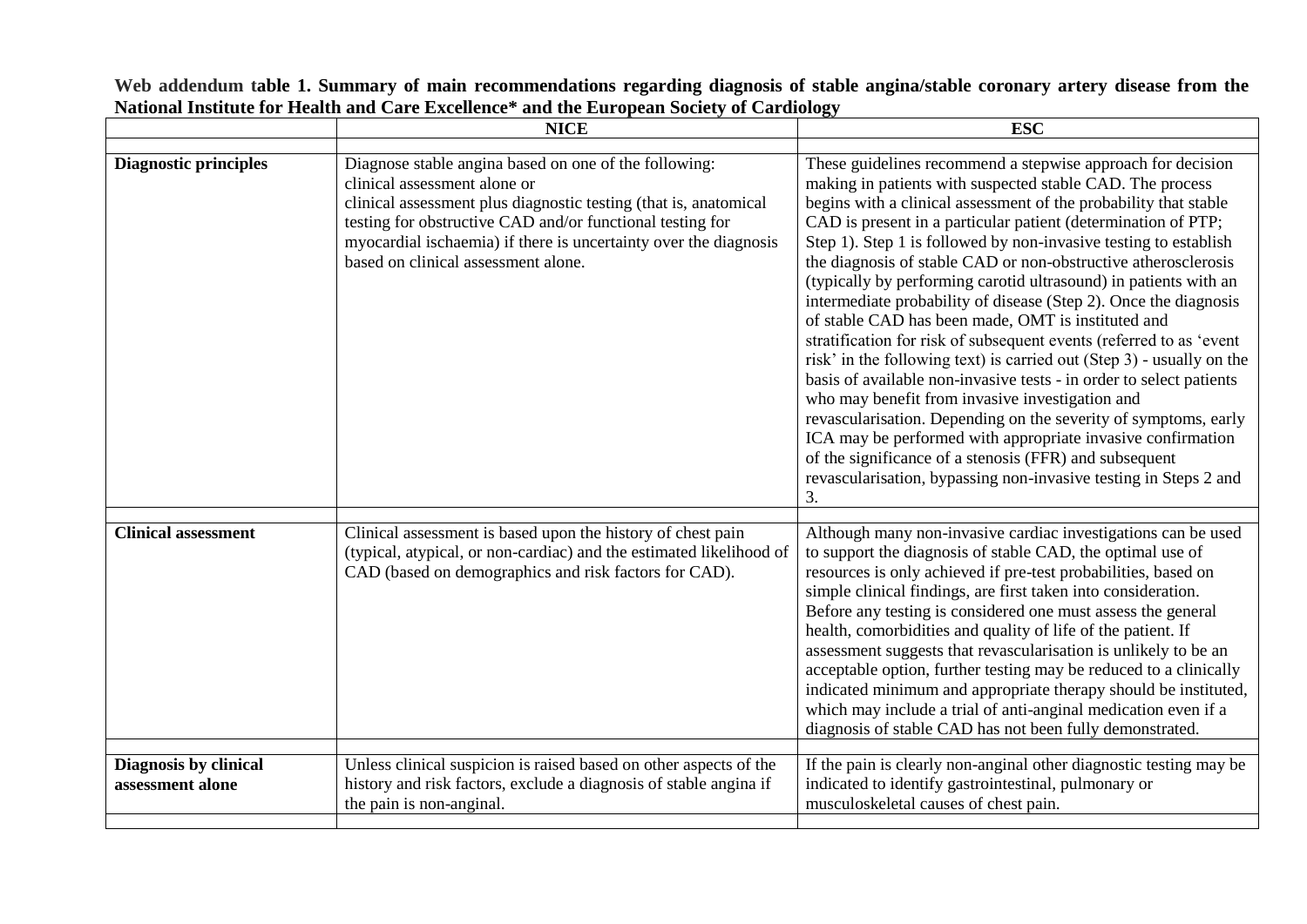|                                      | If people have features of typical angina based on clinical<br>assessment and their estimated likelihood of CAD is >90%,<br>further diagnostic investigation is unnecessary.<br>Manage as angina.                                                                                         | In patients with a clinical PTP $>85\%$ , the diagnosis of CAD<br>should be made clinically and further testing will not improve<br>accuracy.                                                                                                                                                                                                                                                                                                                                                                                                                                |
|--------------------------------------|-------------------------------------------------------------------------------------------------------------------------------------------------------------------------------------------------------------------------------------------------------------------------------------------|------------------------------------------------------------------------------------------------------------------------------------------------------------------------------------------------------------------------------------------------------------------------------------------------------------------------------------------------------------------------------------------------------------------------------------------------------------------------------------------------------------------------------------------------------------------------------|
|                                      | If the estimated likelihood of CAD is $\langle 10\%$ , first consider<br>causes of chest pain other than angina caused by CAD.                                                                                                                                                            | Patients in whom anginal pain may be possible but who have a<br>very low probability of significant CAD <15% should have<br>other cardiac causes of chest pain excluded and their CV risk<br>factors adjusted, based on risk score assessment. No specific<br>non-invasive stress testing should be performed.<br>In patients with repeated, unprovoked attacks of chest pain only<br>at rest, vasospastic angina should be considered and diagnosed,<br>and treated appropriately.                                                                                          |
|                                      | Consider investigating other causes of angina, such as<br>hypertrophic cardiomyopathy, in people with typical angina-like<br>chest pain and a low likelihood of CAD (estimated at <10%).                                                                                                  |                                                                                                                                                                                                                                                                                                                                                                                                                                                                                                                                                                              |
| <b>Blood tests</b>                   | Arrange blood tests to identify conditions which exacerbate<br>angina, such as anaemia, for all people being investigated for<br>stable angina.                                                                                                                                           | Full blood count including haemoglobin and white cell count is<br>recommended in all patients. (I B)<br>It is recommended that screening for type 2 diabetes mellitus in<br>patients with suspected and established stable CAD is initiated<br>with HbA1c and fasting plasma glucose and that an OGTT is<br>added if HbA1c and fasting plasma glucose are inconclusive. (I<br>B)<br>Creatinine measurement and estimation of renal function<br>(creatinine clearance) are recommended in all patients. (I B)<br>A fasting lipid profile is recommended in all patients. (IC) |
| <b>Diagnostic testing - ECG</b>      | For people in whom stable angina cannot be diagnosed or<br>excluded on the basis of the clinical assessment alone, take a<br>resting 12-lead ECG as soon as possible after presentation.<br>Do not rule out a diagnosis of stable angina on the basis of a<br>normal resting 12-lead ECG. | All patients with suspected CAD should have a resting 12-lead<br>ECG recorded. (IC)<br>A normal resting ECG is not uncommon, even in patients with<br>severe angina, and does not exclude the diagnosis of ischaemia.                                                                                                                                                                                                                                                                                                                                                        |
| Diagnostic testing - chest x-<br>ray | Only consider CXR if other diagnoses, such as a lung<br>tumour, are suspected.                                                                                                                                                                                                            | CXR is recommended in patients with atypical presentation or<br>suspicion of pulmonary disease. (IC)<br>CXR should be considered in patients with suspected heart<br>failure. (IIa C)                                                                                                                                                                                                                                                                                                                                                                                        |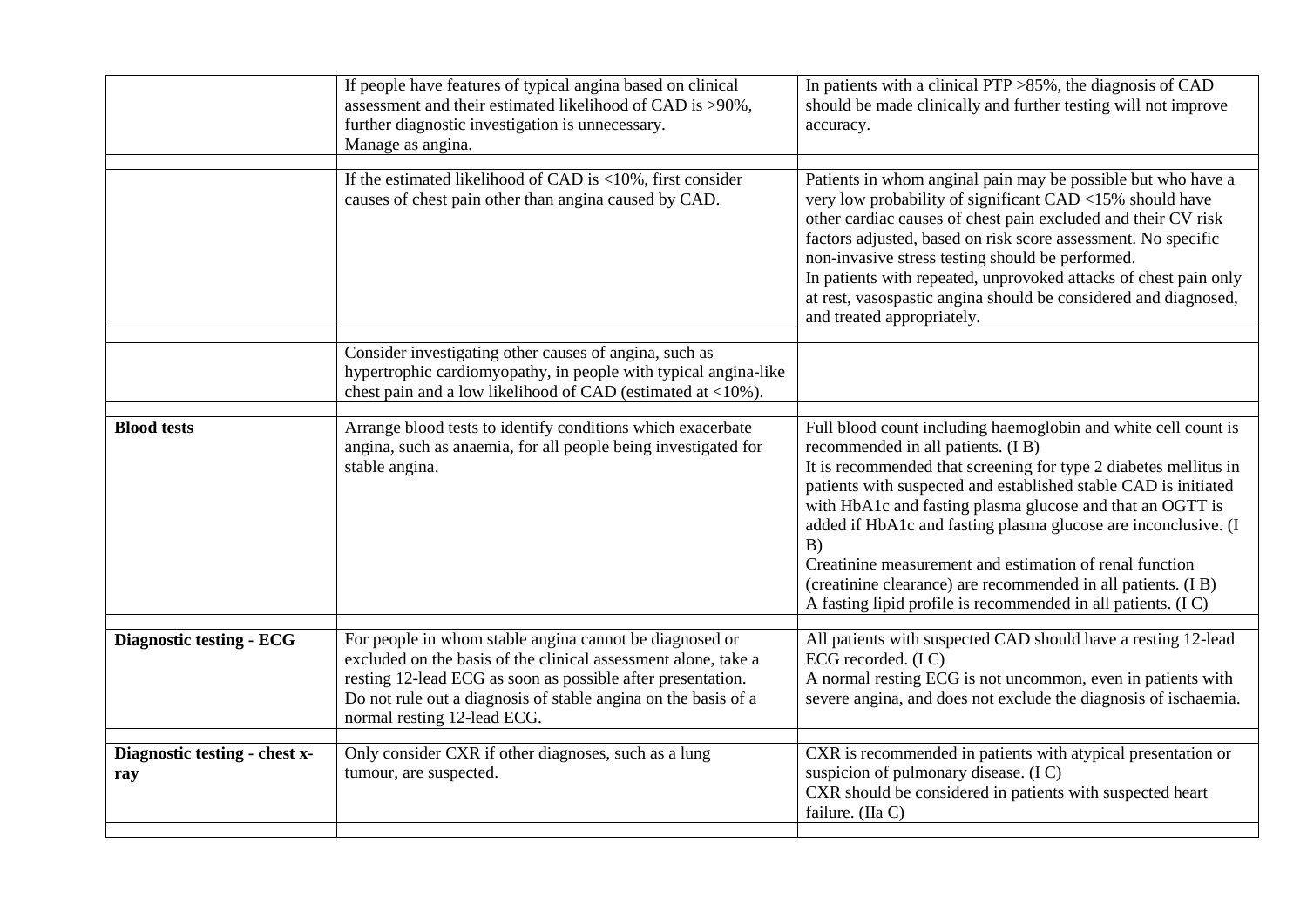| Diagnostic testing -<br>echocardiography                                         |                                                                                                                                                                                                                                                                                                                                                                                                                                                                          | A resting transthoracic echocardiogram is recommended in all<br>patients for:<br>a) exclusion of alternative causes of angina;<br>b) identification of regional wall motion abnormalities<br>suggestive of CAD;<br>c) measurement of LVEF for risk stratification purpose<br>d) evaluation of diastolic function. (IB)                                                                                                                                                                                                                                             |
|----------------------------------------------------------------------------------|--------------------------------------------------------------------------------------------------------------------------------------------------------------------------------------------------------------------------------------------------------------------------------------------------------------------------------------------------------------------------------------------------------------------------------------------------------------------------|--------------------------------------------------------------------------------------------------------------------------------------------------------------------------------------------------------------------------------------------------------------------------------------------------------------------------------------------------------------------------------------------------------------------------------------------------------------------------------------------------------------------------------------------------------------------|
| Diagnostic testing - carotid<br>artery intima-media<br>thickness                 |                                                                                                                                                                                                                                                                                                                                                                                                                                                                          | Ultrasound of the carotid arteries should be considered to be<br>performed by adequately trained clinicians to detect increased<br>IMT and/or plaque in patients with suspected stable CAD<br>without known atherosclerotic disease. (IIa C)                                                                                                                                                                                                                                                                                                                       |
| Diagnostic testing - invasive<br>coronary angiography                            | In people without confirmed CAD, in whom stable angina<br>cannot be diagnosed or excluded based on clinical assessment<br>alone, estimate the likelihood of CAD (using a risk table).<br>Arrange further diagnostic testing as follows:<br>If the estimated likelihood of CAD is 61-90%, offer ICA as the<br>first-line diagnostic investigation if coronary revascularisation is<br>being considered and ICA is clinically appropriate and<br>acceptable to the person. | Patients with a reduced LVEF of <50% and typical angina are at<br>high risk for cardiovascular events and they should be offered<br>ICA without previous testing.<br>In patients with severe angina at a low level of exercise and<br>those with a clinical constellation indicating a high event risk,<br>proceeding directly to ICA is a reasonable option. Under such<br>circumstances, the indication for revascularisation should<br>depend on the result of intraprocedural FFR testing when<br>indicated.                                                   |
| Diagnostic testing -<br>functional imaging                                       | In people without confirmed CAD, in whom stable angina<br>cannot be diagnosed or excluded based on clinical assessment<br>alone, estimate the likelihood of CAD (using a risk table).<br>Arrange further diagnostic testing as follows:<br>If the estimated likelihood of CAD is 30-60%, offer functional<br>imaging as the first-line diagnostic investigation.                                                                                                         | Patients (without the combination of typical angina and LVEF<br><50%) with a PTP of 15-85% should undergo further non-<br>invasive testing.<br>An imaging stress test is recommended as the initial test for<br>diagnosing stable CAD if the PTP is between 66-85% or if PTP<br>is between $15{\text -}85\%$ and the LVEF is $<50\%$ in patients without<br>typical angina. (IB)<br>And is the preferred option for all patients (excluding those with<br>LVEF <50% and typical angina) with a PTP 15-85%, where the<br>resource and expertise is available. (I B) |
| <b>Diagnostic testing - CT</b><br>calcium scoring and CT<br>coronary angiography | For people with chest pain in whom stable angina cannot be<br>diagnosed or excluded by clinical assessment alone and who<br>have an estimated likelihood of CAD of 10-29% offer CT<br>calcium scoring.<br>If the calcium score is:                                                                                                                                                                                                                                       | CTCA should be considered as an alternative to stress imaging<br>techniques for ruling out stable CAD in patients within the lower<br>range of intermediate PTP (15-50%) for stable CAD in whom<br>good image quality can be expected. (IIa C)                                                                                                                                                                                                                                                                                                                     |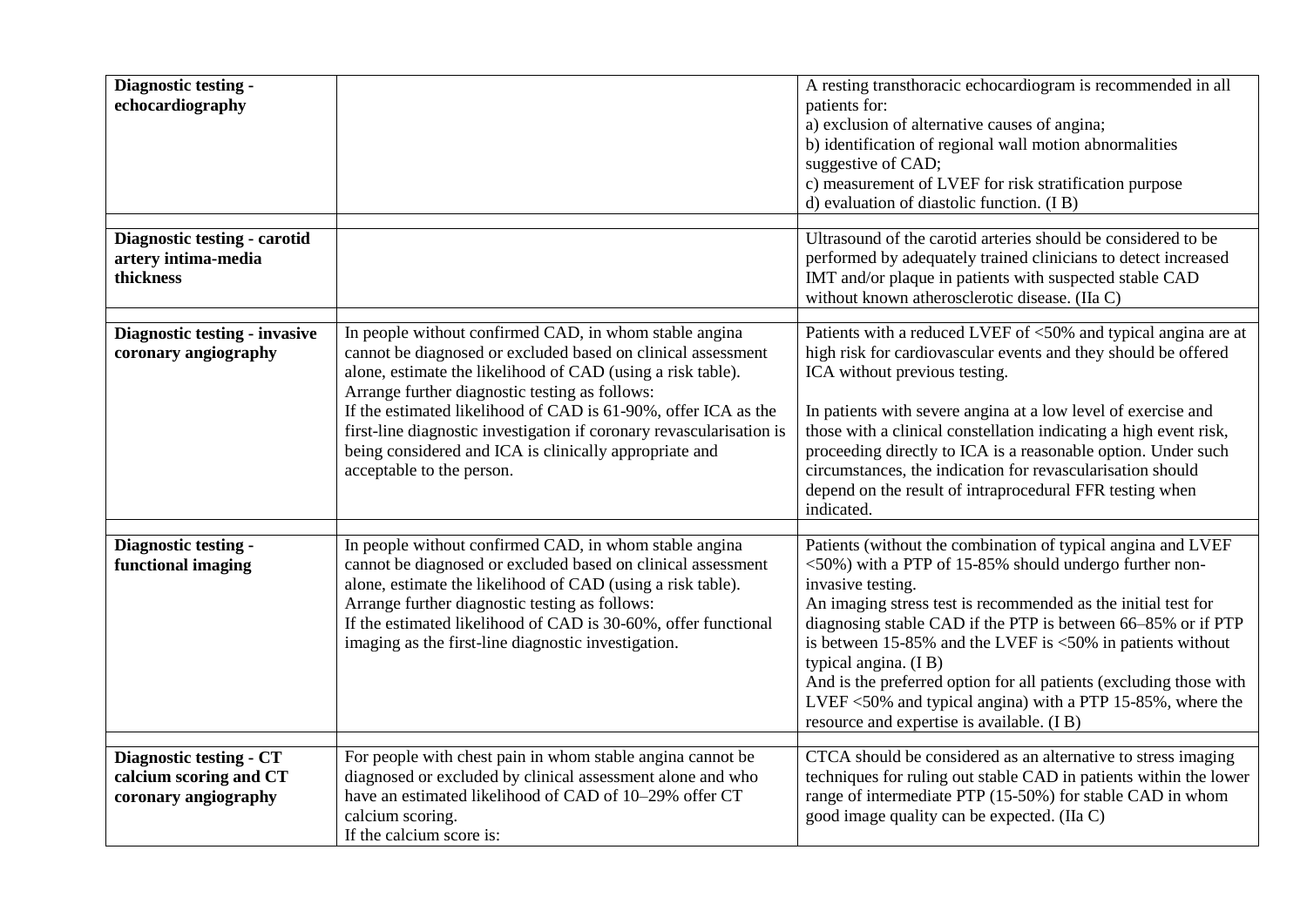|                                      | zero, consider other causes of chest pain;<br>1–400, offer 64-slice (or above) CTCA;<br>$>400$ , offer ICA. If this is not clinically appropriate or<br>acceptable to the person and revascularisation is not being<br>considered, offer non-invasive functional imaging.                                                                           | CTCA should be considered in patients within the lower range<br>of intermediate PTP (15-50%) for stable CAD after an<br>inconclusive exercise ECG or stress imaging test or who have<br>contraindications to stress testing in order to avoid otherwise<br>necessary ICA if fully diagnostic image quality of CTCA can be<br>expected. (IIa C)                                                                                                                                                                                                                    |
|--------------------------------------|-----------------------------------------------------------------------------------------------------------------------------------------------------------------------------------------------------------------------------------------------------------------------------------------------------------------------------------------------------|-------------------------------------------------------------------------------------------------------------------------------------------------------------------------------------------------------------------------------------------------------------------------------------------------------------------------------------------------------------------------------------------------------------------------------------------------------------------------------------------------------------------------------------------------------------------|
|                                      | For people with chest pain in whom stable angina cannot be<br>diagnosed or excluded by clinical assessment alone and who<br>have an estimated likelihood of CAD of 61-90%, offer non-<br>invasive functional imaging if:<br>coronary revascularisation is not being considered or ICA is not<br>clinically appropriate or acceptable to the person. | Patients with suspected stable CAD, in whom comorbidities<br>make revascularisation inadvisable, should be treated medically<br>but pharmacologic stress imaging may be an option if it appears<br>necessary to verify the diagnosis.                                                                                                                                                                                                                                                                                                                             |
|                                      | For people with confirmed CAD (for example, previous MI,<br>revascularisation, previous angiography), offer non-invasive<br>functional testing when there is uncertainty about whether chest<br>pain is caused by myocardial ischaemia. An exercise ECG may<br>be used instead of functional imaging                                                |                                                                                                                                                                                                                                                                                                                                                                                                                                                                                                                                                                   |
| <b>Additional diagnostic testing</b> | Offer non-invasive functional imaging for myocardial ischaemia<br>if ICA or 64-slice (or above) CTCA has shown CAD of<br>uncertain functional significance.<br>Offer ICA as a second-line investigation when the results of<br>non-invasive functional imaging are inconclusive.                                                                    |                                                                                                                                                                                                                                                                                                                                                                                                                                                                                                                                                                   |
| <b>Exercise ECG</b>                  | Do not use exercise ECG to diagnose or exclude stable angina<br>for people without known CAD.                                                                                                                                                                                                                                                       | Exercise ECG is recommended as the initial test for establishing<br>a diagnosis of stable CAD in patients with symptoms of angina<br>and intermediate PTP of CAD (15–65%), free of anti-ischaemic<br>drugs, unless they cannot exercise or display ECG changes<br>which make the ECG non evaluable. (I B)<br>This Task Force recommends not employing the exercise stress<br>test in such higher-risk populations ( $PTP > 65\%$ ) for diagnostic<br>purposes. However, the test may nevertheless provide valuable<br>prognostic information in such populations. |

CAD, coronary artery disease; CTCA, CT coronary angiography; CXR, chest x-ray; ECG, electrocardiogram; FFR, fractional flow reserve; ICA, invasive coronary angiography; LVEF, left ventricular ejection fraction; OGTT, oral glucose tolerance test; OMT, optimal medical therapy; PTP, pre-test probability.

\*Terminology used by NICE: "Offer" was used for an intervention that "should" be used because the guideline development group was confident that it would do more good than harm and that it would be cost effective. "Consider" was used for interventions which "could" be used because the guideline development group was confident that the intervention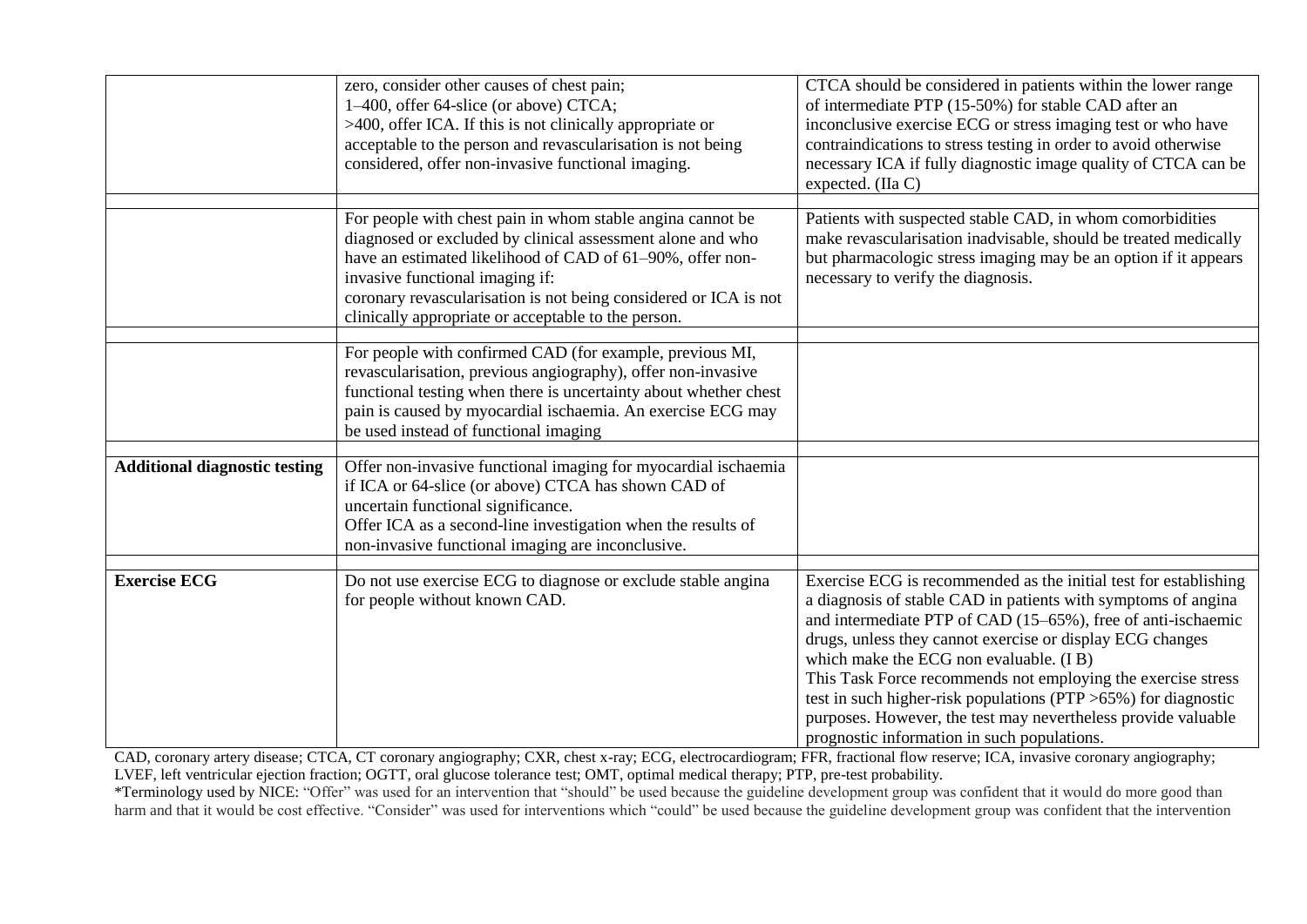would do more good than harm for most patients and that it would be cost effective, however, other options were similarly cost effective, or some patients may opt for a less effective but cheaper intervention.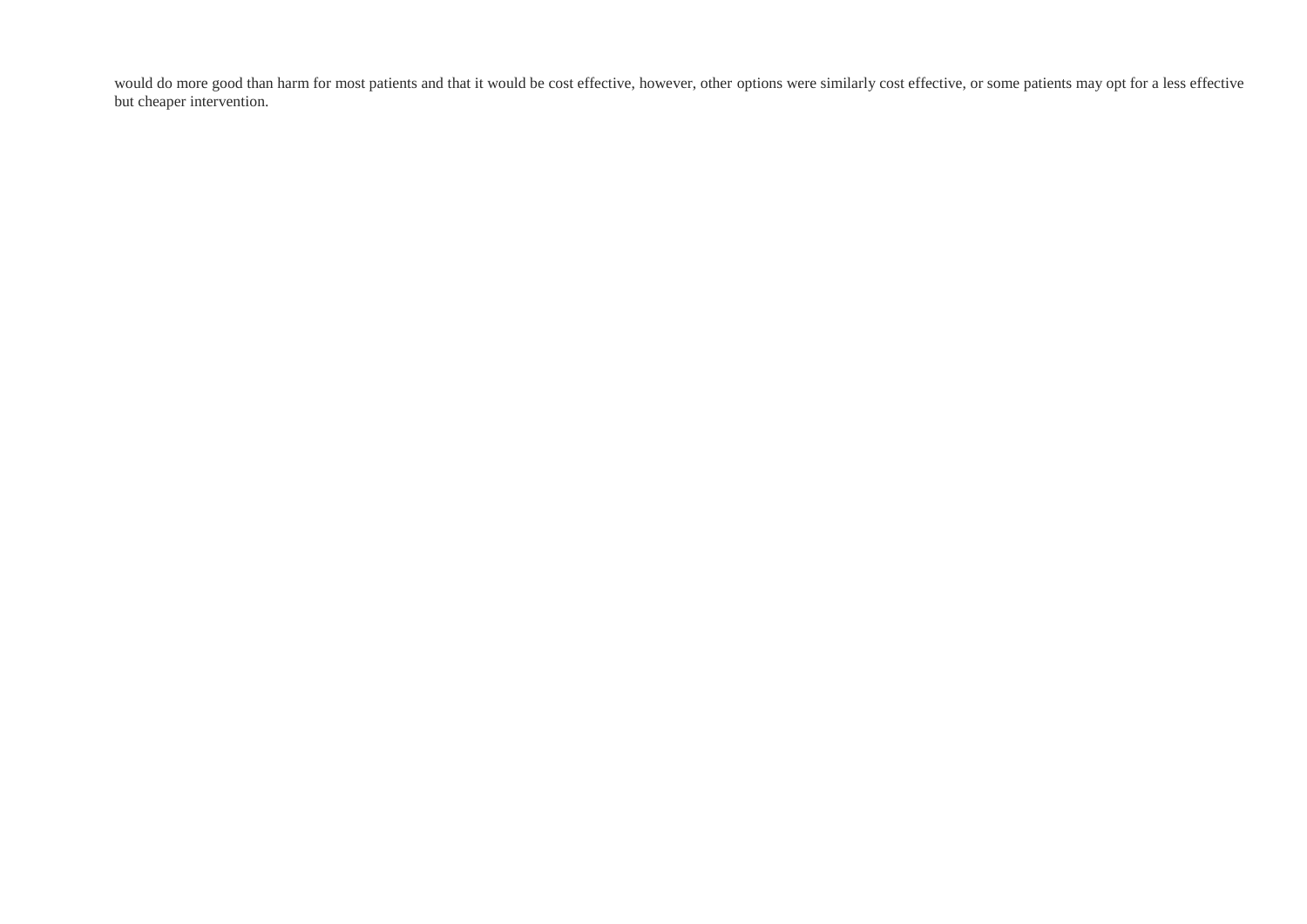**Web addendum table 2. Summary of main recommendations regarding general considerations and lifestyle management in patients with stable angina/stable coronary artery disease from the National Institute for Health and Care Excellence and the European Society of Cardiology**

|                               | <b>NICE</b>                                                                                                                                                                                                                                                                                        | <b>ESC</b>                                                                                                                                                                                                                                                                                                                                                                                                                                                   |
|-------------------------------|----------------------------------------------------------------------------------------------------------------------------------------------------------------------------------------------------------------------------------------------------------------------------------------------------|--------------------------------------------------------------------------------------------------------------------------------------------------------------------------------------------------------------------------------------------------------------------------------------------------------------------------------------------------------------------------------------------------------------------------------------------------------------|
| <b>General considerations</b> | Clearly explain stable angina, including factors that can provoke<br>angina and its long-term course and management.<br>Several other statements recommending the provision of<br>information and support.<br>Do not exclude people with stable angina from treatment based<br>on their age alone. | Educate patients about disease, risk factors, and treatment<br>strategy. $(IC)$                                                                                                                                                                                                                                                                                                                                                                              |
| Gender                        | Do not investigate or treat symptoms of stable angina differently<br>in men and women or in different ethnic groups.                                                                                                                                                                               | Compared with men, women have higher rates of procedural<br>complication, including mortality, stroke, and vascular<br>complications. Women also have higher complications rates<br>following CABG, but although the numbers of women included<br>in trials are limited, results do not indicate gender-related<br>differences in outcome. Nonetheless, it may be prudent to adopt<br>a more conservative approach in undertaking PCI and CABG in<br>women.* |
| <b>Smoking</b>                | Assess the patient's need for lifestyle advice (for example about<br>exercise, stopping smoking, diet, and weight control) and<br>psychological support, and offer interventions as necessary.                                                                                                     | Smoking status should be assessed and all smokers advised to<br>quit and offered cessation assistance.<br>Nicotine replacement therapy should be offered routinely.                                                                                                                                                                                                                                                                                          |
| <b>Physical activity</b>      | Do not offer vitamin or fish oil supplements to treat stable<br>angina. Inform people that there is no evidence that they help<br>people with stable angina.                                                                                                                                       | Undertake moderate to vigorous intensity aerobic exercise for 30<br>minutes $\geq$ 3 times per week; Light intensity exercise for<br>sedentary patients.                                                                                                                                                                                                                                                                                                     |
| <b>Diet</b>                   |                                                                                                                                                                                                                                                                                                    | Maintain BMI <25 kg/m <sup>2</sup> .<br>Saturated fatty acids to account for <10% total energy intake.<br>Trans unsaturated fatty acids <1% of total energy intake.<br><5 g of salt per day.<br>30-45 g of fibre per day.<br>200 g of fruit per day.<br>200 g of vegetables per day.<br>Fish at least twice a week, one being oily fish.<br>Limit alcohol to 2 glasses $(20 \text{ g alcohol})$ per day for men and 1                                        |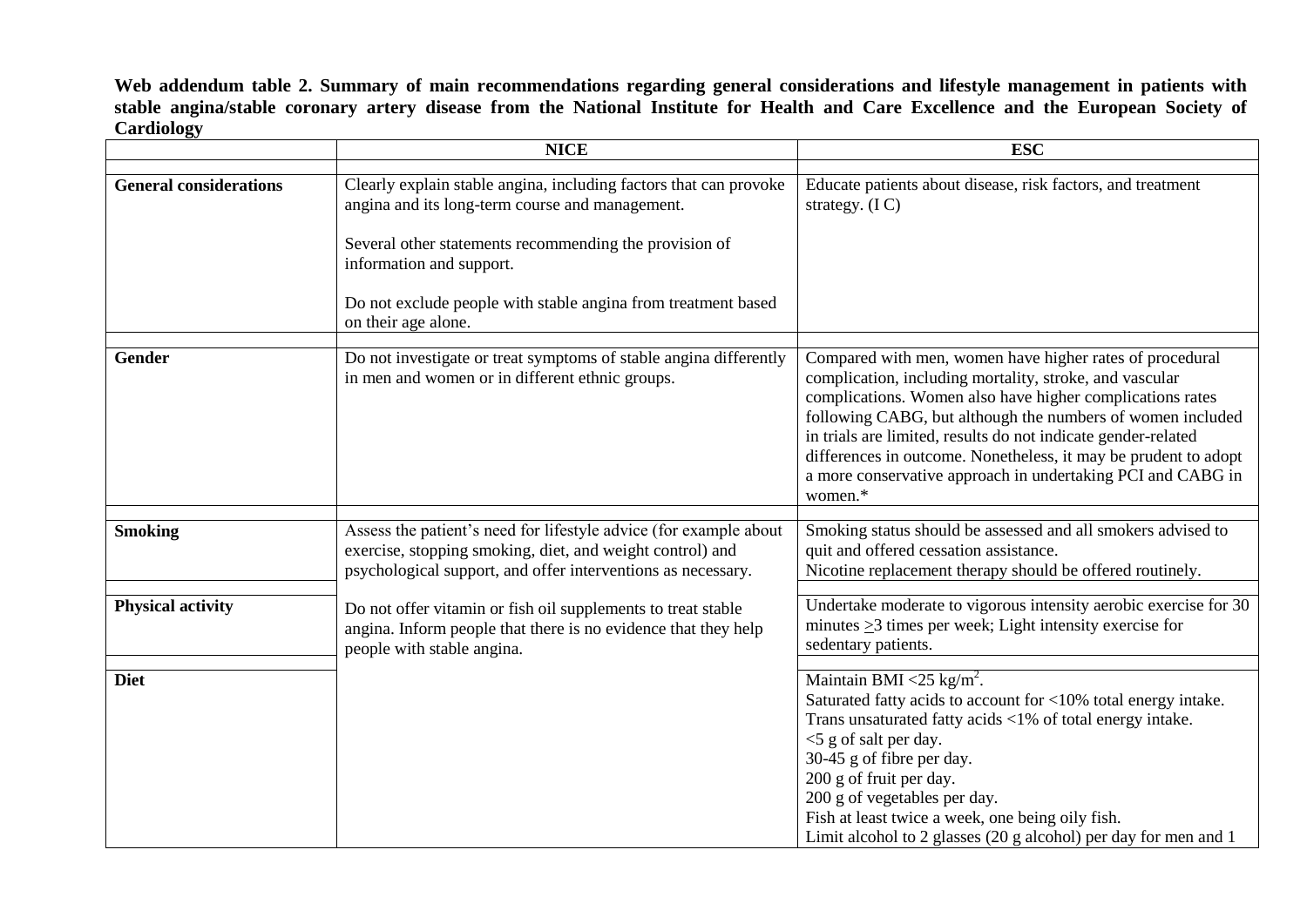|                                |                                                                                                                                                                                                               | glass (10 g of alcohol) per day for women.<br>Increase N-3 polyunsaturated fatty acids (PUFA) intake through<br>fish consumption rather than through supplements. |
|--------------------------------|---------------------------------------------------------------------------------------------------------------------------------------------------------------------------------------------------------------|-------------------------------------------------------------------------------------------------------------------------------------------------------------------|
| <b>Psychological factors</b>   | Explore and address issues according to the patient's needs,<br>which may include concerns about the impact of stress, anxiety<br>or depression on angina.                                                    | Patients should be assessed for psychosocial distress and<br>appropriate care offered.                                                                            |
| <b>Diabetes mellitus</b>       | Not mentioned.                                                                                                                                                                                                | Control glycated haemoglobin (HbA1c) to $\langle 7.0\% \rangle$ .                                                                                                 |
| <b>Blood pressure</b>          | Offer treatment for high blood pressure in line with NICE<br>hypertension clinical guideline* - Aim for BP <140/90 mmHg<br>in patients aged $<$ 80 years and $<$ 150/90 mmHg in patients aged<br>$>80$ years. | Lower BP to $\langle 140/90 \text{ mmHg}$ and to $\langle 140/85 \text{ mmHg} \rangle$ in<br>diabetics.                                                           |
| <b>Cardiac rehabilitation</b>  | Not recommended – the clinical and cost-effectiveness of<br>cardiac rehabilitation for stable angina was highlighted as a<br>research question.                                                               | Should be considered in all patients with CAD, including those<br>with stable angina.                                                                             |
| <b>Influenza vaccination</b>   | Not mentioned.                                                                                                                                                                                                | Annual vaccination recommended for patients with CAD,<br>particularly the elderly.                                                                                |
| Hormone replacement<br>therapy | Not mentioned.                                                                                                                                                                                                | Not recommended for primary or secondary prevention of CAD.                                                                                                       |

\*The recommendation about gender was made in the "special groups or considerations" section of the 2013 ESC stable coronary artery disease guideline. There were no comments regarding gender in the 2014 ESC/EACTS guidelines on myocardial revascularization. †This was NICE clinical guideline 34 when the NICE stable angina guideline was published. It recommended a target BP <140/90 mmHg in patients with hypertension and existing cardiovascular disease irrespective of age. An update to the hypertension guidance, NICE clinical guideline 127, was subsequently published in August 2011 which recommended different blood pressure targets for patients with treated hypertension above and below the age of 80 years.

BMI, body mass index; BP, blood pressure; CABG, coronary artery bypass graft surgery; CAD, coronary artery disease; NICE, National Institute for Care and Health Excellence; PCI, percutaneous coronary intervention.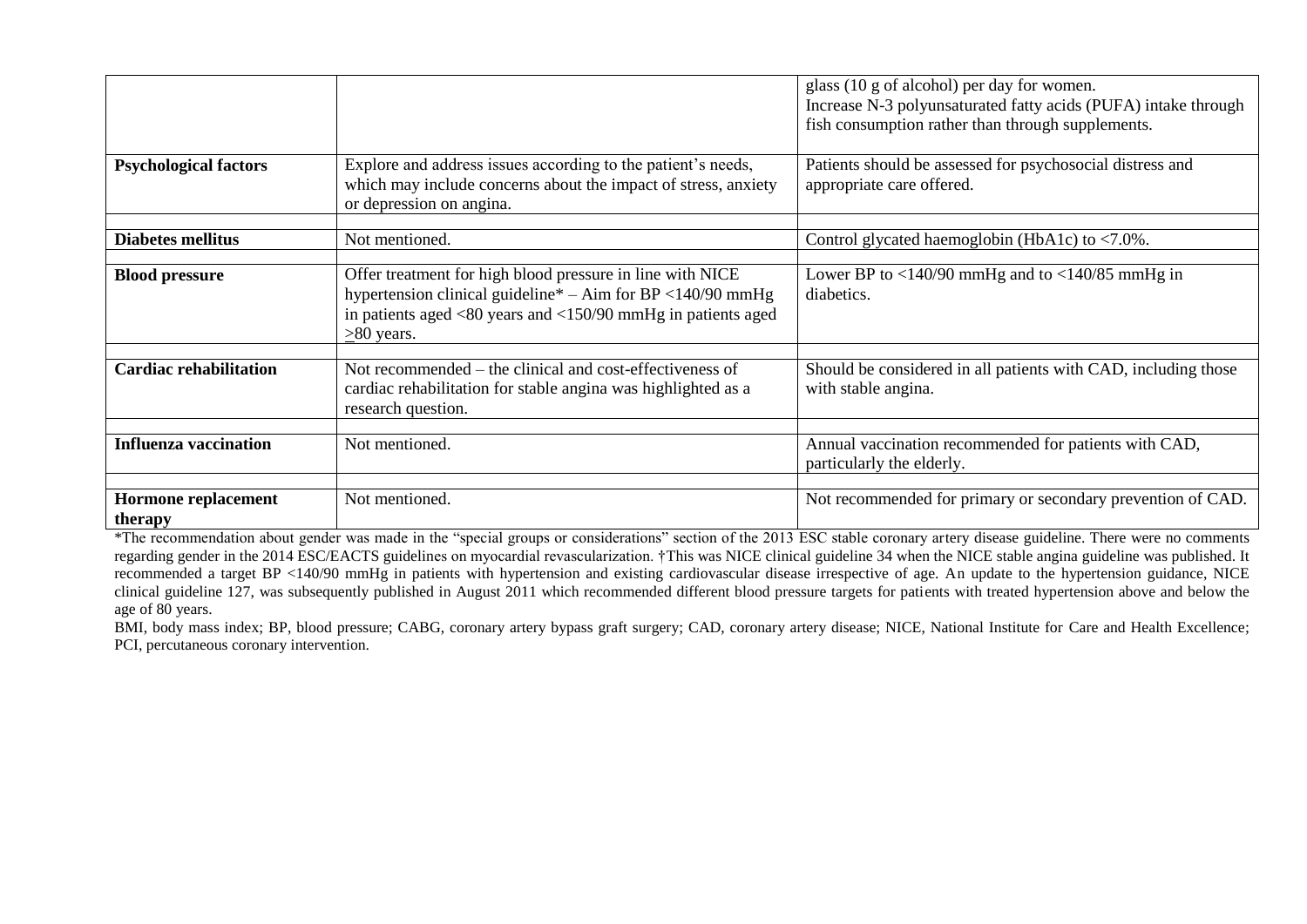|                                                  | <b>NICE</b>                                                                                                                                                                                                                                                                        | <b>ESC</b>                                                                                                                                                                                                                                                                                                                                                                                                                                                                                                                                                                                                                                                                                                                                                                                                                                                                                                                                                                                                                                                                                                                                                                                                                                                                                                                                   |
|--------------------------------------------------|------------------------------------------------------------------------------------------------------------------------------------------------------------------------------------------------------------------------------------------------------------------------------------|----------------------------------------------------------------------------------------------------------------------------------------------------------------------------------------------------------------------------------------------------------------------------------------------------------------------------------------------------------------------------------------------------------------------------------------------------------------------------------------------------------------------------------------------------------------------------------------------------------------------------------------------------------------------------------------------------------------------------------------------------------------------------------------------------------------------------------------------------------------------------------------------------------------------------------------------------------------------------------------------------------------------------------------------------------------------------------------------------------------------------------------------------------------------------------------------------------------------------------------------------------------------------------------------------------------------------------------------|
|                                                  |                                                                                                                                                                                                                                                                                    |                                                                                                                                                                                                                                                                                                                                                                                                                                                                                                                                                                                                                                                                                                                                                                                                                                                                                                                                                                                                                                                                                                                                                                                                                                                                                                                                              |
| <b>General principles</b>                        |                                                                                                                                                                                                                                                                                    | In these guidelines, patients with an annual mortality $>3\%$ are<br>defined as high event risk patients. Both ischaemia- and<br>anatomy-oriented indices come to similar conclusions in<br>identifying which patients are at such high event risk with<br>medical treatment alone that revascularisation procedures<br>become beneficial in terms of prognosis. Therefore, in these<br>guidelines, it is the goal of an event risk-driven diagnostic<br>strategy to identify patients with an annual mortality >3% per<br>year.<br>The risk assessment sequence can be described as:<br>(1) Risk stratification by clinical evaluation<br>(2) Risk stratification by ventricular function<br>(3) Risk stratification by response to stress testing<br>(4) Risk stratification by coronary anatomy.<br>Event risk stratification generally follows a pyramidal structure,<br>with all patients having event risk stratification by clinical<br>evaluation as the most basic requirement, proceeding to<br>assessment of ventricular function by resting echocardiography<br>and, in the majority, to non-invasive assessment of<br>ischaemia/coronary anatomy (which is usually obtained in the<br>process of making a diagnosis of stable CAD). ICA for risk<br>stratification will only be required in a selected subgroup of<br>patients. |
| <b>Severe symptoms - coronary</b><br>angiography | Offer ICA to guide treatment strategy for people with stable<br>angina whose symptoms are not satisfactorily controlled with<br>OMT. Additional non-invasive or invasive functional testing<br>may be required to evaluate angiographic findings and guide<br>treatment decisions. | ICA (with FFR when necessary) is recommended for risk<br>stratification in patients with severe stable angina (CCS 3) or<br>with a clinical profile suggesting a high event risk, particularly if<br>symptoms are inadequately responding to medical treatment. (I<br>$\mathbf{C}$                                                                                                                                                                                                                                                                                                                                                                                                                                                                                                                                                                                                                                                                                                                                                                                                                                                                                                                                                                                                                                                           |
| Left ventricular function -<br>echocardiography  |                                                                                                                                                                                                                                                                                    | Resting echocardiography is recommended to quantify LV<br>function in all patients with suspected stable CAD. (IC)                                                                                                                                                                                                                                                                                                                                                                                                                                                                                                                                                                                                                                                                                                                                                                                                                                                                                                                                                                                                                                                                                                                                                                                                                           |
|                                                  | Discuss the following with people whose symptoms are                                                                                                                                                                                                                               |                                                                                                                                                                                                                                                                                                                                                                                                                                                                                                                                                                                                                                                                                                                                                                                                                                                                                                                                                                                                                                                                                                                                                                                                                                                                                                                                              |
| Controlled symptoms -<br>explanation             | satisfactorily controlled with optimal medical treatment:                                                                                                                                                                                                                          |                                                                                                                                                                                                                                                                                                                                                                                                                                                                                                                                                                                                                                                                                                                                                                                                                                                                                                                                                                                                                                                                                                                                                                                                                                                                                                                                              |

**Web addendum table 3. Summary of main recommendations relating to risk stratification in patients with stable angina/stable coronary artery disease from the National Institute for Health and Care Excellence and the European Society of Cardiology**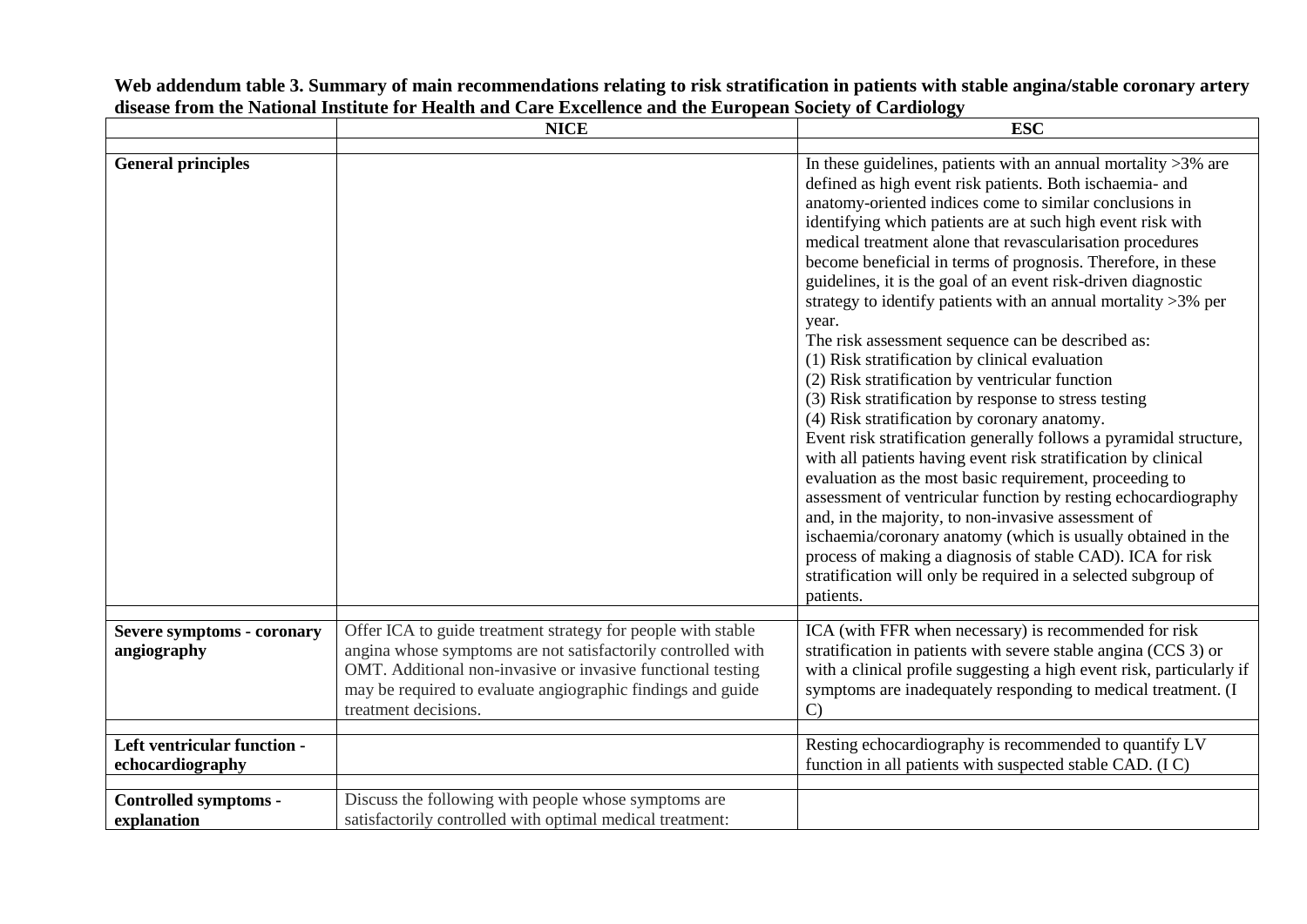|                                                         | their prognosis without further investigation<br>the likelihood of having LMS or proximal 3 vessel disease;<br>the availability of CABG to improve the prognosis in a subgroup<br>of people with LMS or proximal 3 vessel disease;<br>the process and risks of investigation;<br>the benefits and risks of CABG, including the potential survival<br>gain.            |                                                                                                                                                                                                                                                                               |
|---------------------------------------------------------|-----------------------------------------------------------------------------------------------------------------------------------------------------------------------------------------------------------------------------------------------------------------------------------------------------------------------------------------------------------------------|-------------------------------------------------------------------------------------------------------------------------------------------------------------------------------------------------------------------------------------------------------------------------------|
| <b>Functional or non-invasive</b><br>anatomical testing | After discussion with people whose symptoms are satisfactorily<br>controlled with optimal medical treatment, consider a functional<br>or non-invasive anatomical test to identify people who might<br>gain a survival benefit from surgery. Functional or anatomical<br>test results may already be available from diagnostic assessment.                             | Symptomatic patients with suspected or known CAD should<br>undergo stress testing to perform event risk stratification and use<br>this as the basis for therapeutic decisions if they are candidates<br>for coronary revascularisation. (IB)                                  |
| Coronary angiography                                    | After discussion with people whose symptoms are satisfactorily<br>controlled with optimal medical treatment, consider coronary<br>angiography when:<br>functional testing indicates extensive ischaemia or non-invasive<br>anatomical testing indicates the likelihood of LMS or proximal 3<br>vessel disease and revascularisation is acceptable and<br>appropriate. | ICA (with FFR when necessary) is recommended for patients<br>with mild or no symptoms with medical treatment in whom non-<br>invasive risk stratification indicates a high event risk and<br>revascularisation is considered for improvement of prognosis. (I<br>$\mathbf{C}$ |

CABG, coronary artery bypass graft surgery; CAD, coronary artery disease; CCS, Canadian Cardiovascular Society; FFR, fractional flow reserve; ICA, invasive coronary angiography; LMS, left main stem; OMT, optimal medical therapy.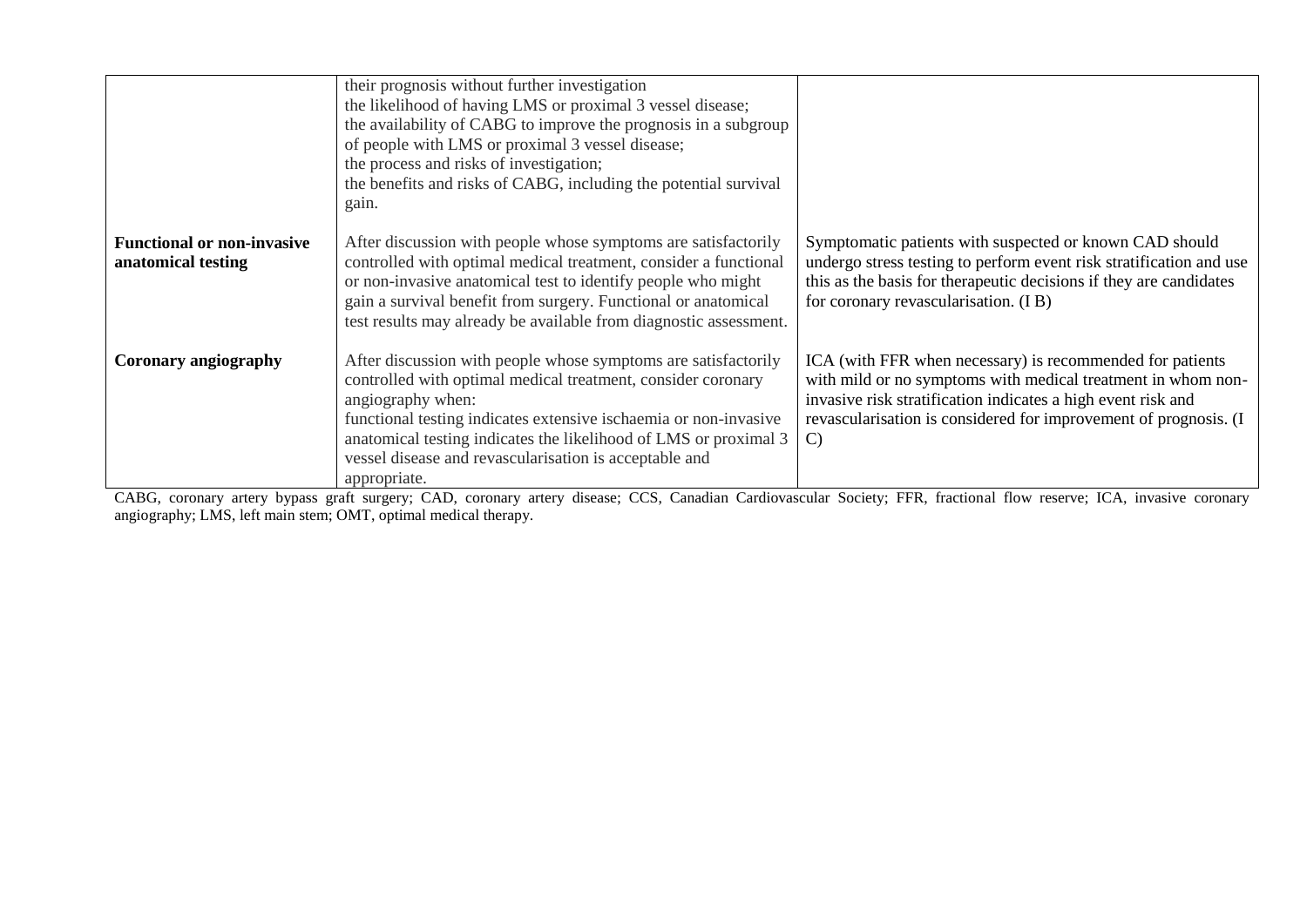**Web addendum table 4. Summary of main recommendations regarding myocardial revascularisation in patients with stable angina/stable coronary artery disease from the National Institute for Health and Care Excellence and the European Society of Cardiology**

|                          | <b>NICE</b>                                                                                                                                                                                                                                                                                                                                                                                                                                                                                                                                                                                                                                                                                                                                                                                                                                                                                                                                                                                                                                                                                                                                                                              | <b>ESC</b>                                                                                                                                                                                                                                                                                                                                                                                |
|--------------------------|------------------------------------------------------------------------------------------------------------------------------------------------------------------------------------------------------------------------------------------------------------------------------------------------------------------------------------------------------------------------------------------------------------------------------------------------------------------------------------------------------------------------------------------------------------------------------------------------------------------------------------------------------------------------------------------------------------------------------------------------------------------------------------------------------------------------------------------------------------------------------------------------------------------------------------------------------------------------------------------------------------------------------------------------------------------------------------------------------------------------------------------------------------------------------------------|-------------------------------------------------------------------------------------------------------------------------------------------------------------------------------------------------------------------------------------------------------------------------------------------------------------------------------------------------------------------------------------------|
|                          |                                                                                                                                                                                                                                                                                                                                                                                                                                                                                                                                                                                                                                                                                                                                                                                                                                                                                                                                                                                                                                                                                                                                                                                          |                                                                                                                                                                                                                                                                                                                                                                                           |
| <b>Revascularisation</b> | Consider revascularisation for people whose symptoms are not<br>satisfactorily controlled with OMT.                                                                                                                                                                                                                                                                                                                                                                                                                                                                                                                                                                                                                                                                                                                                                                                                                                                                                                                                                                                                                                                                                      | Any significant stenosis with limiting symptoms or symptoms<br>unresponsive to OMT (including all of the groups described in<br>the revascularisation for prognosis section).                                                                                                                                                                                                             |
|                          |                                                                                                                                                                                                                                                                                                                                                                                                                                                                                                                                                                                                                                                                                                                                                                                                                                                                                                                                                                                                                                                                                                                                                                                          |                                                                                                                                                                                                                                                                                                                                                                                           |
| <b>CABG</b> for symptoms | Offer CABG to people with stable angina and suitable coronary<br>anatomy when: their symptoms are not satisfactorily controlled<br>with optimal medical treatment and revascularisation is<br>considered appropriate and PCI is not appropriate.                                                                                                                                                                                                                                                                                                                                                                                                                                                                                                                                                                                                                                                                                                                                                                                                                                                                                                                                         |                                                                                                                                                                                                                                                                                                                                                                                           |
| <b>PCI</b> for symptoms  | Offer PCI to people with stable angina and suitable coronary                                                                                                                                                                                                                                                                                                                                                                                                                                                                                                                                                                                                                                                                                                                                                                                                                                                                                                                                                                                                                                                                                                                             |                                                                                                                                                                                                                                                                                                                                                                                           |
|                          | anatomy when: their symptoms are not satisfactorily controlled<br>with optimal medical treatment and revascularisation is<br>considered appropriate and CABG is not appropriate.                                                                                                                                                                                                                                                                                                                                                                                                                                                                                                                                                                                                                                                                                                                                                                                                                                                                                                                                                                                                         |                                                                                                                                                                                                                                                                                                                                                                                           |
|                          |                                                                                                                                                                                                                                                                                                                                                                                                                                                                                                                                                                                                                                                                                                                                                                                                                                                                                                                                                                                                                                                                                                                                                                                          |                                                                                                                                                                                                                                                                                                                                                                                           |
| <b>CABG v PCI</b>        | When either procedure would be appropriate, explain to the<br>person the risks and benefits of PCI and CABG for people with<br>anatomically less complex disease whose symptoms are not<br>satisfactorily controlled with optimal medical treatment. If the<br>person does not express a preference, take account of the<br>evidence that suggests that PCI may be the more cost-effective<br>procedure in selecting the course of treatment.<br>When either procedure would be appropriate, take into account<br>the potential survival advantage of CABG over PCI for people<br>with multi-vessel disease whose symptoms are not satisfactorily<br>controlled with optimal medical treatment and who: have<br>diabetes or are over 65 years or have anatomically complex<br>three vessel disease, with or without involvement of the LMS.<br>Consider the relative risks and benefits of CABG and PCI for<br>people with stable angina using a systematic approach to assess<br>the severity and complexity of the person's coronary disease, in<br>addition to other relevant clinical factors and comorbidities.<br>Ensure that there is a regular multidisciplinary team meeting to | In general:<br>CABG for:<br>LMS with $2/3$ vessel disease, Syntax score $\geq 33$ , low surgical<br>risk<br>3 vessel disease, Syntax score $>23$ , low surgical risk<br>PCI for:<br>1 or 2 vessel disease without proximal LAD<br>LMS $+/- 1$ vessel disease, ostium/mid shaft, high surgical risk<br>Heart team discussion for:<br>LMS with $2/3$ vessel disease, Syntax score $\leq 32$ |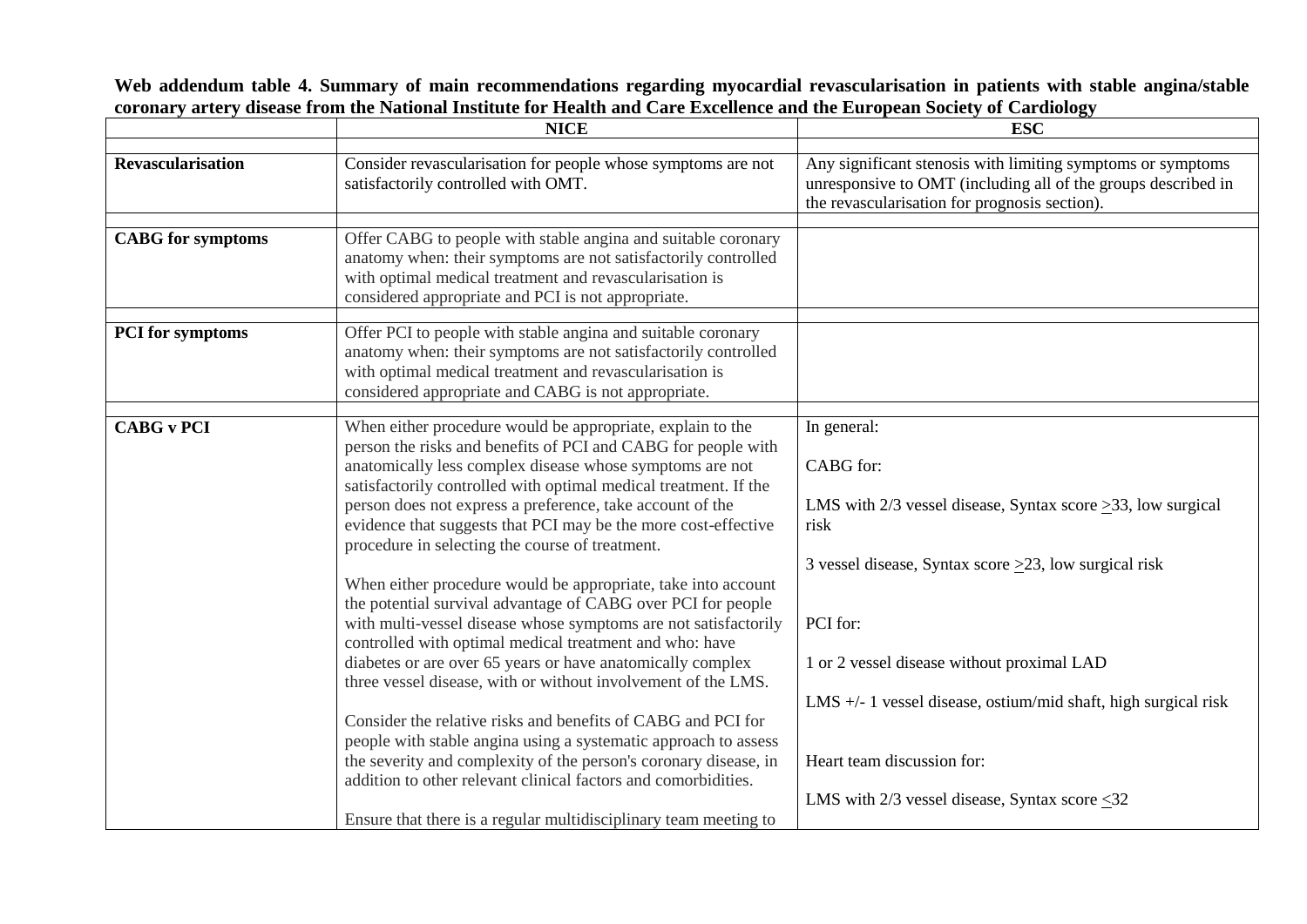|                                           | discuss the risks and benefits of continuing drug treatment or<br>revascularisation strategy (CABG or PCI) for people with stable<br>angina. The team should include cardiac surgeons and<br>interventional cardiologists. Treatment strategy should be<br>discussed for the following people, including but not limited to:<br>people with LMS or anatomically complex 3 vessel disease<br>people in whom there is doubt about the best method of<br>revascularisation because of the complexity of the coronary<br>anatomy, the extent of stenting required or other relevant clinical<br>factors and comorbidities.                                                                                                                                                                                         | LMS $+/- 1$ vessel disease, distal bifurcation<br>3 vessel disease, Syntax score $\leq$ 22<br>1 or 2 vessel disease with proximal LAD<br>A heart team approach to revascularisation is recommended in<br>patients with unprotected LMS, 2-3 vessel disease, diabetes, or<br>comorbidities. (IC)                                                            |
|-------------------------------------------|----------------------------------------------------------------------------------------------------------------------------------------------------------------------------------------------------------------------------------------------------------------------------------------------------------------------------------------------------------------------------------------------------------------------------------------------------------------------------------------------------------------------------------------------------------------------------------------------------------------------------------------------------------------------------------------------------------------------------------------------------------------------------------------------------------------|------------------------------------------------------------------------------------------------------------------------------------------------------------------------------------------------------------------------------------------------------------------------------------------------------------------------------------------------------------|
|                                           | Ensure people with stable angina receive balanced information<br>and have the opportunity to discuss the benefits, limitations and<br>risks of continuing drug treatment, CABG and PCI to help them<br>make an informed decision about their treatment. When either<br>revascularisation procedure is appropriate, explain to the person:<br>The main purpose of revascularisation is to improve the<br>symptoms of stable angina. CABG and PCI are effective in<br>relieving symptoms. Repeat revascularisation may be necessary<br>after either CABG or PCI and the rate is lower after CABG.<br>Stroke is uncommon after either CABG or PCI, and the<br>incidence is similar between the two procedures. There is a<br>potential survival advantage with CABG for some people with<br>multi-vessel disease. |                                                                                                                                                                                                                                                                                                                                                            |
|                                           | Inform the person about the practical aspects of CABG and PCI.<br>Include information about: vein and/or artery harvesting, likely<br>length of hospital stay, recovery time, drug treatment after the<br>procedure.                                                                                                                                                                                                                                                                                                                                                                                                                                                                                                                                                                                           |                                                                                                                                                                                                                                                                                                                                                            |
| <b>Revascularisation for</b><br>prognosis | Consider CABG for people with stable angina and suitable<br>coronary anatomy whose symptoms are satisfactorily controlled<br>with OMT, but coronary angiography indicates LMS disease or<br>proximal three vessel disease.                                                                                                                                                                                                                                                                                                                                                                                                                                                                                                                                                                                     | In asymptomatic patients, the decision will be guided by the<br>extent of ischaemia on stress testing.<br>$LMS > 50\%$ diameter stenosis (with documented ischaemia or<br>FFR $\leq$ 0.80 for diameter stenosis 50-90%). (I A)<br>Proximal LAD > 50% diameter stenosis (with documented<br>ischaemia or FFR $\leq$ 0.80 for diameter stenosis <90%). (I A) |